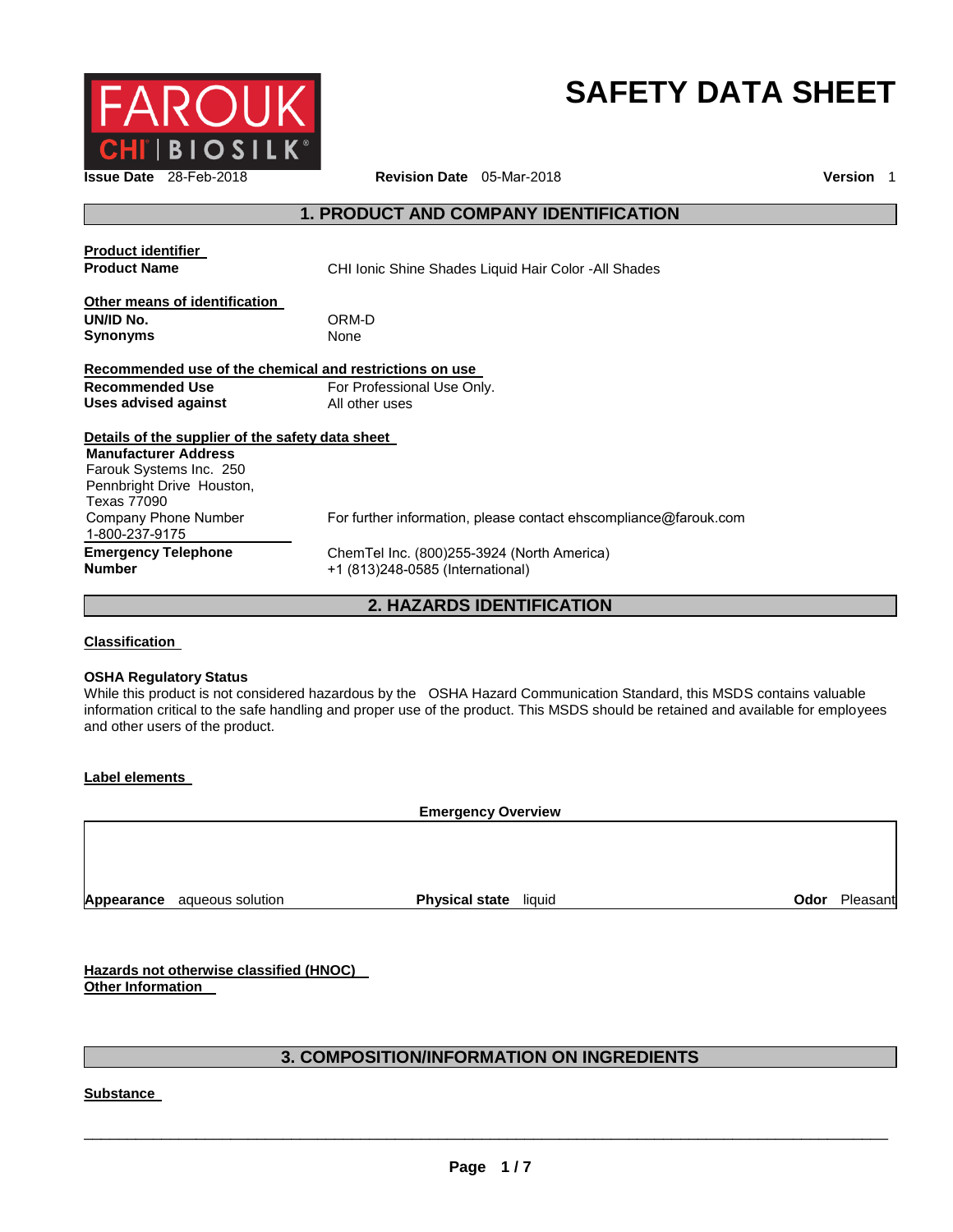| Composition:         | CHI Ionic Shine Shades Liquid Hair Color All: Agua/Water/Eau, Alcohol Dent., Cocamide MIPA, PEG-2<br>Soyamine, Propylene Glycol, Oleic Acid, Ethanolamine, Oleth-5, Polysorbate 20, Toluene-2,5-Diamine<br>Sulfate, Resorcinol, Sodium SulfiteHydrolyzed Silk, Anthemis Nobilis Flower Extract, Aloe Barbadensis<br>Leaf Juice Powder, Olea Europaea (Olive) Fruit Oil, Bertholletia Excelsa Seed Oil, Menthol,<br>p-Aminophenol, 4-Amino-2-Hydroxytoluene, Tetrasodium EDTA, Sodium Erythorbate, PEG-12<br>Dimethicone, Silica, Alumina, Titanium Dioxide, Fragrance (Parfum), Coumarin, 2-(4-tert-Butylbenzyl)<br>Propionaldehyde, Limonene, Citral |         |          |                     |
|----------------------|-------------------------------------------------------------------------------------------------------------------------------------------------------------------------------------------------------------------------------------------------------------------------------------------------------------------------------------------------------------------------------------------------------------------------------------------------------------------------------------------------------------------------------------------------------------------------------------------------------------------------------------------------------|---------|----------|---------------------|
| <b>Chemical Name</b> |                                                                                                                                                                                                                                                                                                                                                                                                                                                                                                                                                                                                                                                       | CAS No. | Weight-% | <b>Trade Secret</b> |
| Alcohol              | 64-17-5<br>$5 - 15$                                                                                                                                                                                                                                                                                                                                                                                                                                                                                                                                                                                                                                   |         |          |                     |

 $\Box$ 

\* The exact percentage (concentration) of composition has been withheld as a trade secret.

| <b>4. FIRST AID MEASURES</b>                                               |                                                                                                                                                                                       |  |  |  |
|----------------------------------------------------------------------------|---------------------------------------------------------------------------------------------------------------------------------------------------------------------------------------|--|--|--|
| <b>First aid measures</b>                                                  |                                                                                                                                                                                       |  |  |  |
| Eye contact                                                                | Rinse thoroughly with plenty of water for at least 15 minutes, lifting lower and upper eyelids.<br>If discomfort of irritation persists, seek medical attention.                      |  |  |  |
| <b>Skin Contact</b>                                                        | Wash off immediately with soap and plenty of water while removing all contaminated<br>clothes and shoes. In the case of skin irritation or allergic reactions seek medical attention. |  |  |  |
| <b>Inhalation</b>                                                          | Should overexposure occur or victim show signs of immediate distress, remove victim to<br>fresh air.                                                                                  |  |  |  |
| Ingestion                                                                  | In case of accidental ingestion, Wash out mouth with water. DO NOT INDUCE<br>VOMITING. Seek immediate medical attention.                                                              |  |  |  |
| Self-protection of the first aider                                         | Use personal protection recommended in Section 8.                                                                                                                                     |  |  |  |
| Most important symptoms and effects, both acute and delayed                |                                                                                                                                                                                       |  |  |  |
| <b>Symptoms</b>                                                            |                                                                                                                                                                                       |  |  |  |
| Indication of any immediate medical attention and special treatment needed |                                                                                                                                                                                       |  |  |  |
| Note to physicians                                                         | Treat symptomatically.                                                                                                                                                                |  |  |  |
| <b>5. FIRE-FIGHTING MEASURES</b>                                           |                                                                                                                                                                                       |  |  |  |

## **Suitable extinguishing media**

.

Use extinguishing measures that are appropriate to local circumstances and the surrounding environment.

**Unsuitable extinguishing media** Caution: Use of water spray when fighting fire may be inefficient.

# **Specific hazards arising from the chemical**

**Explosion data Sensitivity to Mechanical Impact** None. **Sensitivity to Static Discharge** None.

# **Protective equipment and precautions for firefighters**

As in any fire, wear self-contained breathing apparatus pressure-demand, MSHA/NIOSH (approved or equivalent) and full protective gear.

**Flash point** 44 °C 111 °F CC (closed cup)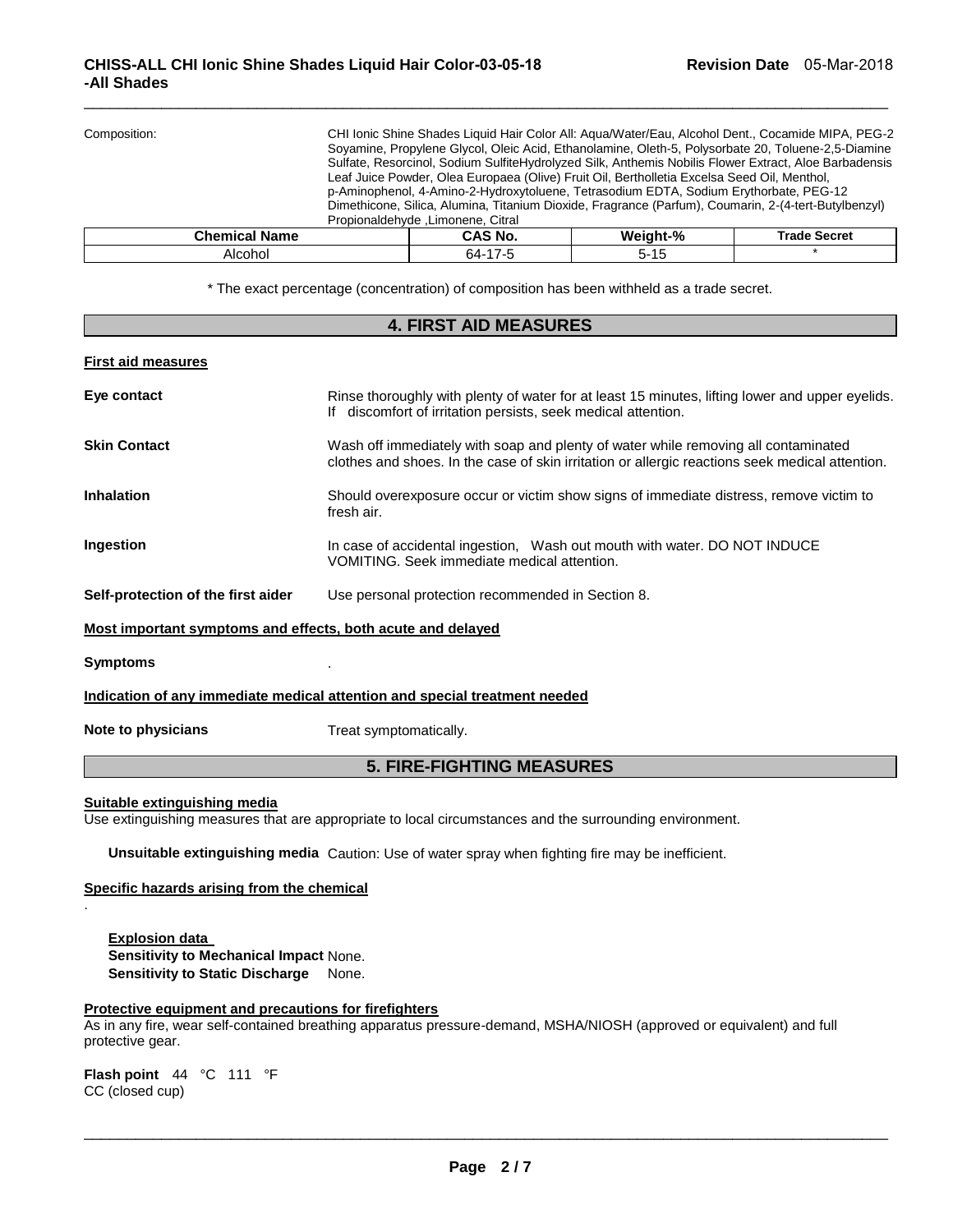# **6. ACCIDENTAL RELEASE MEASURES**

 $\Box$ 

| <b>Personal precautions, protective equipment and emergency procedures</b> |                                                                                                             |  |  |
|----------------------------------------------------------------------------|-------------------------------------------------------------------------------------------------------------|--|--|
| <b>Personal precautions</b>                                                | Ensure adequate ventilation, especially in confined areas.                                                  |  |  |
| <b>Environmental precautions</b>                                           |                                                                                                             |  |  |
| <b>Environmental precautions</b>                                           | See Section 12 for additional ecological information.                                                       |  |  |
| Methods and material for containment and cleaning up                       |                                                                                                             |  |  |
| <b>Methods for containment</b>                                             | Prevent further leakage or spillage if safe to do so.                                                       |  |  |
| Methods for cleaning up                                                    | Pick up and transfer to properly labeled containers.                                                        |  |  |
|                                                                            | 7. HANDLING AND STORAGE                                                                                     |  |  |
| <b>Precautions for safe handling</b>                                       |                                                                                                             |  |  |
| Advice on safe handling                                                    | Avoid contact with skin and eyes. Handle in accordance with good industrial hygiene and<br>safety practice. |  |  |
| Conditions for safe storage, including any incompatibilities               |                                                                                                             |  |  |
| <b>Storage Conditions</b>                                                  | Keep in a dry, cool and well-ventilated place. Keep container tightly closed.                               |  |  |
| Incompatible materials                                                     | None known based on information supplied.                                                                   |  |  |
| 8. EXPOSURE CONTROLS/PERSONAL PROTECTION                                   |                                                                                                             |  |  |
| <b>Control parameters</b>                                                  |                                                                                                             |  |  |

# **Exposure Guidelines** This product, as supplied, does not contain any hazardous materials with occupational

| exposure limits established by the region specific regulatory bodies. |                  |                                                                         |                                                                |  |
|-----------------------------------------------------------------------|------------------|-------------------------------------------------------------------------|----------------------------------------------------------------|--|
| <b>Chemical Name</b>                                                  | <b>ACGIH TLV</b> | <b>OSHA PEL</b>                                                         | <b>NIOSH IDLH</b>                                              |  |
| Alcohol<br>64-17-5                                                    | STEL: 1000 ppm   | TWA: 1000 ppm<br>TWA: 1900 mg/m <sup>3</sup><br>(vacated) TWA: 1000 ppm | IDLH: 3300 ppm<br>TWA: 1000 ppm<br>TWA: 1900 mg/m <sup>3</sup> |  |
|                                                                       |                  | (vacated) TWA: $1900 \,\mathrm{mg/m^3}$                                 |                                                                |  |

# **Appropriate engineering controls**

| <b>Engineering Controls</b> | Showers              |
|-----------------------------|----------------------|
|                             | Eyewash stations     |
|                             | Ventilation systems. |
|                             |                      |

# **Individual protection measures, such as personal protective equipment**

| <b>Eye/face protection</b>            | No special technical protective measures are necessary.                                                                                                                                                                                                                                                                          |
|---------------------------------------|----------------------------------------------------------------------------------------------------------------------------------------------------------------------------------------------------------------------------------------------------------------------------------------------------------------------------------|
| Skin and body protection              | No special technical protective measures are necessary.                                                                                                                                                                                                                                                                          |
| <b>Respiratory protection</b>         | If exposure limits are exceeded or irritation is experienced, NIOSH/MSHA approved<br>respiratory protection should be worn. Positive-pressure supplied air respirators may be<br>required for high airborne contaminant concentrations. Respiratory protection must be<br>provided in accordance with current local regulations. |
| <b>General Hygiene Considerations</b> | Handle in accordance with good industrial hygiene and safety practice.                                                                                                                                                                                                                                                           |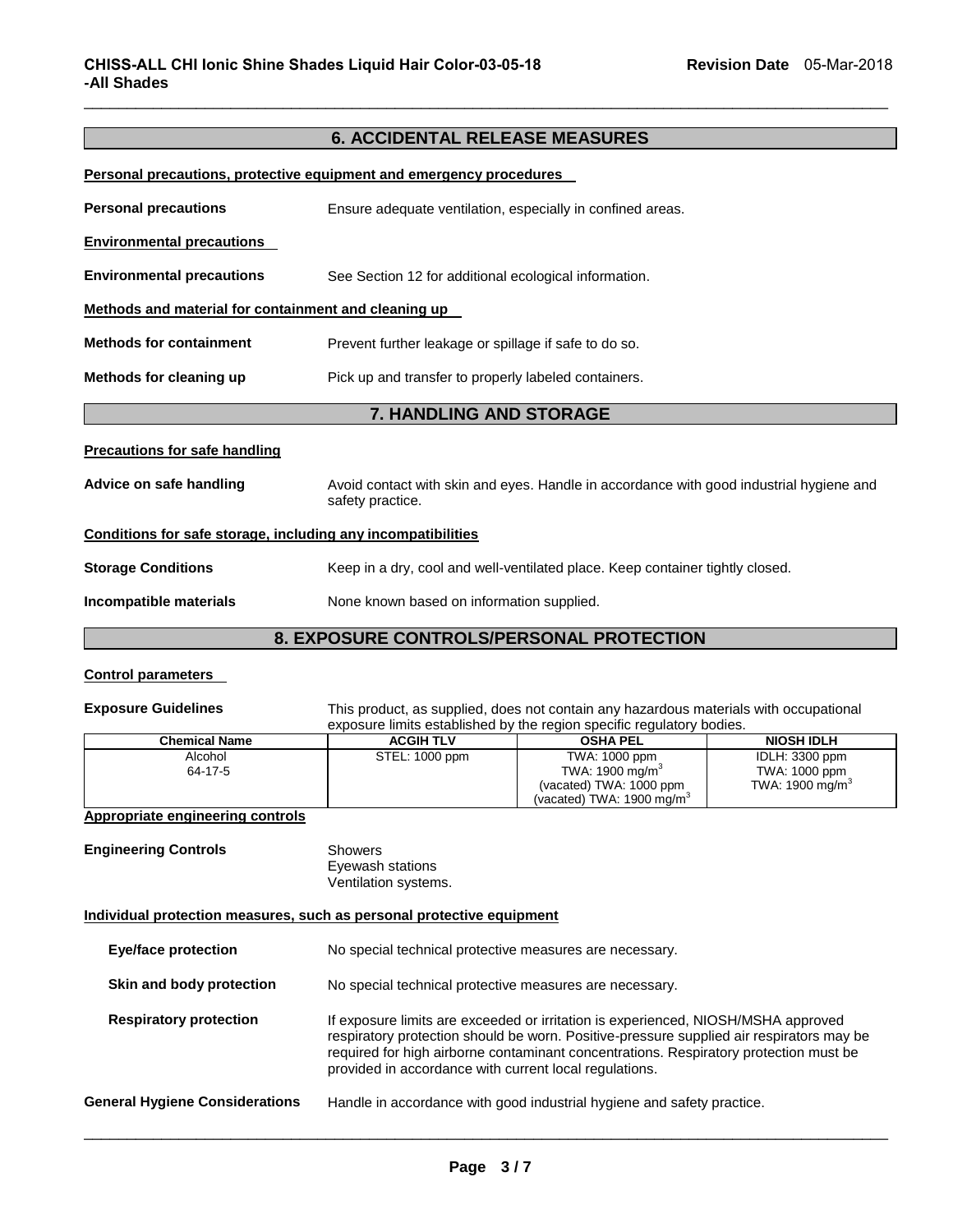# **9. PHYSICAL AND CHEMICAL PROPERTIES**

 $\Box$ 

# **Information on basic physical and chemical properties**

| <b>Physical state</b><br>Appearance<br>Color                                                                                                                                                                                                                                 | liquid<br>aqueous solution<br>light brown | Odor<br><b>Odor threshold</b> | Pleasant |
|------------------------------------------------------------------------------------------------------------------------------------------------------------------------------------------------------------------------------------------------------------------------------|-------------------------------------------|-------------------------------|----------|
| <b>Property</b><br>рH<br>Melting point/freezing point<br>Boiling point / boiling range                                                                                                                                                                                       | <b>Values</b><br>$9.8 - 10.5$             | Remarks • Method              |          |
| <b>Flash point</b><br><b>Evaporation rate</b><br><b>Flammability (solid, gas)</b><br><b>Flammability Limit in Air</b><br><b>Upper flammability limit</b><br><b>Lower flammability limit</b><br>Vapor pressure<br><b>Vapor density</b><br><b>Relative density</b>             | 44 °C 111 °F                              | CC (closed cup)               |          |
| <b>Water solubility</b><br>Solubility in other solvents<br><b>Partition coefficient</b><br><b>Autoignition temperature</b><br><b>Decomposition temperature</b><br><b>Viscosity</b><br><b>Dynamic viscosity</b><br><b>Explosive properties</b><br><b>Oxidizing properties</b> | Soluble in water                          |                               |          |
| <b>Other Information</b>                                                                                                                                                                                                                                                     |                                           |                               |          |
| <b>VOC Content (%)</b>                                                                                                                                                                                                                                                       | 11                                        |                               |          |

# **10. STABILITY AND REACTIVITY**

#### **Reactivity**  No data available

# **Chemical stability**

Stable under recommended storage conditions.

#### **Possibility of Hazardous Reactions**

None under normal processing.

#### **Conditions to avoid**

Extremes of temperature and direct sunlight.

## **Incompatible materials**

None known based on information supplied.

# **Hazardous Decomposition Products**

None known based on information supplied.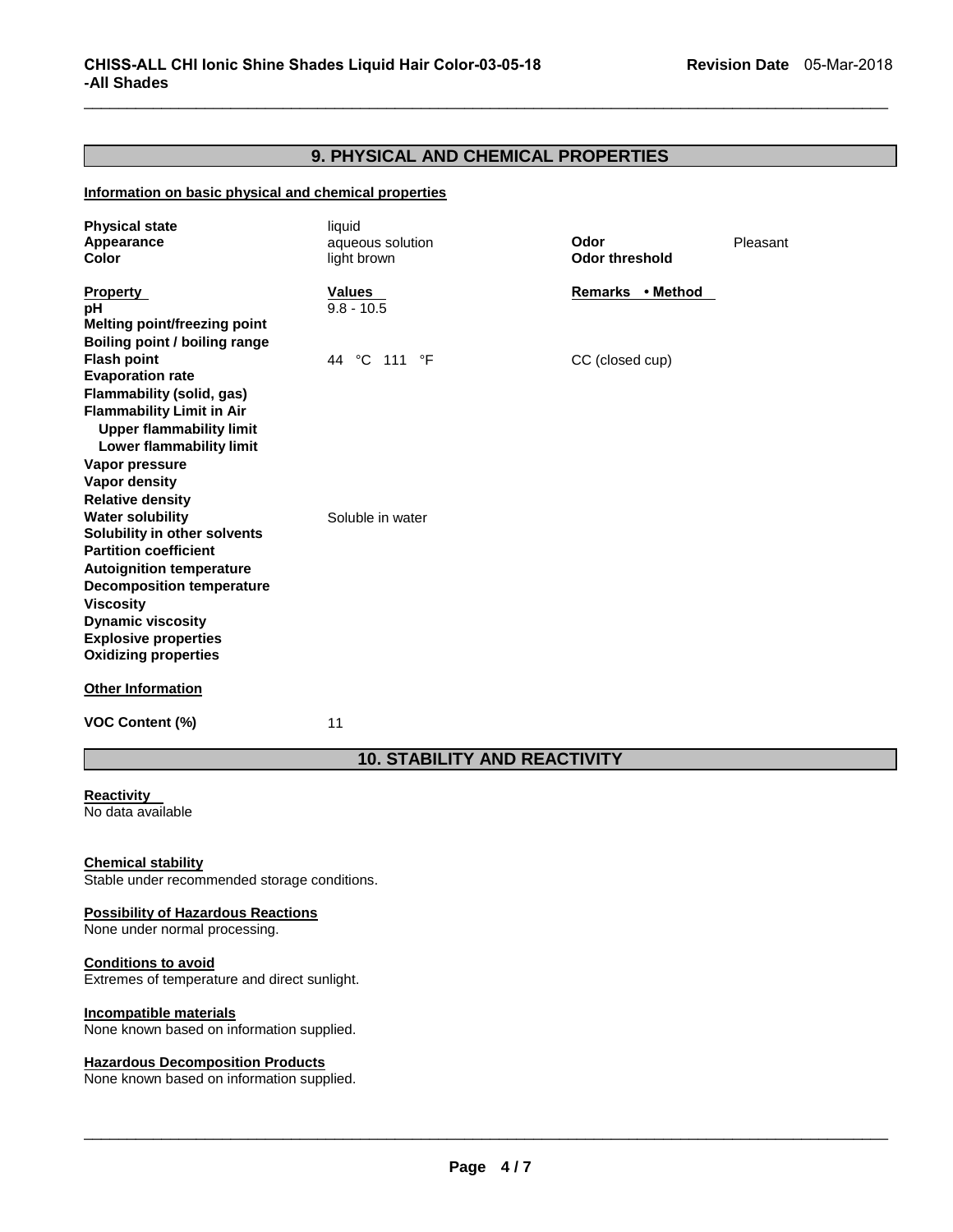# **11. TOXICOLOGICAL INFORMATION**

 $\Box$ 

# **Information on likely routes of exposure**

| <b>Product Information</b> | No data available  |
|----------------------------|--------------------|
| <b>Inhalation</b>          | No data available. |
| Eye contact                | No data available. |
| <b>Skin Contact</b>        | No data available. |
| Ingestion                  | No data available. |

| <b>Chemical Name</b> | Oral LD50    | <b>Dermal LD50</b> | <b>Inhalation LC50</b> |
|----------------------|--------------|--------------------|------------------------|
| Alcohol              | Rat          |                    | (Rat)4 h               |
| 64-17-5              | = 7060 mg/kg |                    | = 124.7 mg/L           |

#### **Information on toxicological effects**

# **Symptoms** .

# **Delayed and immediate effects as well as chronic effects from short and long-term exposure**

| <b>Sensitization</b>            |                |             |            |             |
|---------------------------------|----------------|-------------|------------|-------------|
| Germ cell mutagenicity          |                |             |            |             |
| Carcinogenicity                 |                |             |            |             |
| <b>Chemical Name</b>            | <b>ACGIH</b>   | <b>IARC</b> | <b>NTP</b> | <b>OSHA</b> |
| Alcohol                         | A <sub>3</sub> | Group 1     | Known      |             |
| 64-17-5                         |                |             |            |             |
| <b>Reproductive toxicity</b>    |                |             |            |             |
| <b>STOT - single exposure</b>   |                |             |            |             |
| <b>STOT - repeated exposure</b> |                |             |            |             |
| <b>Aspiration hazard</b>        |                |             |            |             |

## **Numerical measures of toxicity - Product Information**

# **12. ECOLOGICAL INFORMATION**

# **Ecotoxicity**

| <b>Chemical Name</b> | Algae/aquatic plants | Fish                              | Crustacea                         |
|----------------------|----------------------|-----------------------------------|-----------------------------------|
| Alcohol              |                      | 12.0 - 16.0: 96 h Oncorhynchus    | 2: 48 h Daphnia magna mg/L EC50   |
| 64-17-5              |                      | mykiss mL/L LC50 static 100: 96 h | Static 9268 - 14221: 48 h Daphnia |
|                      |                      | Pimephales promelas mg/L LC50     | magna mg/L LC50 10800: 24 h       |
|                      |                      | static 13400 - 15100: 96 h        | Daphnia magna mg/L EC50           |
|                      |                      | Pimephales promelas mg/L LC50     |                                   |
|                      |                      | flow-through                      |                                   |

# **Persistence and degradability**

#### **Bioaccumulation**

.

.

| <b>Chemical Name</b> | coefficient<br>Partition |
|----------------------|--------------------------|
| Alcohol              | ∩ מ<br>∪.ు∠              |
| 64-17-5              |                          |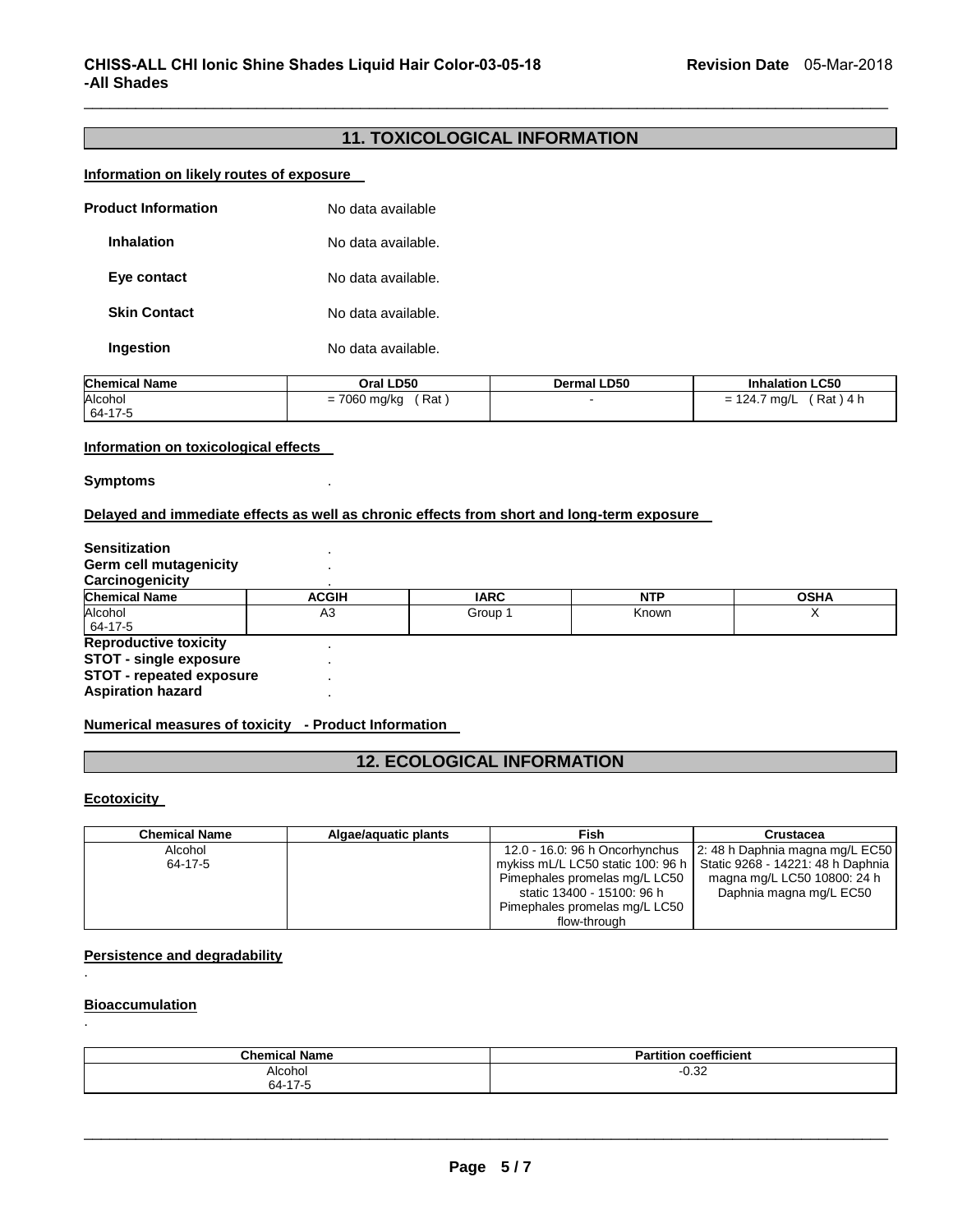#### **Other adverse effects**

# **13. DISPOSAL CONSIDERATIONS**

 $\Box$ 

#### **Waste treatment methods**

| <b>Disposal of wastes</b> | Disposal should be in accordance with applicable regional, national and local laws and<br>regulations. |  |  |  |
|---------------------------|--------------------------------------------------------------------------------------------------------|--|--|--|
| Contaminated packaging    | Do not reuse container.                                                                                |  |  |  |

| <b>Chemical Name</b> | California<br>ا Hazardous Waste Status |  |
|----------------------|----------------------------------------|--|
| Alcohol              | Toxic                                  |  |
| 47E<br>64-           | Ianitable                              |  |

# **14. TRANSPORT INFORMATION**

# **DOT**

| UN/ID No.            | ORM-D                     |  |
|----------------------|---------------------------|--|
| Proper shipping name | <b>Consumer Commodity</b> |  |

#### **IATA**

| UN/ID No.            | ID 8000                                                                        |
|----------------------|--------------------------------------------------------------------------------|
| Proper shipping name | <b>Consumer Commodity</b>                                                      |
| <b>Hazard Class</b>  | 9                                                                              |
| <b>IMDG</b>          |                                                                                |
| UN/ID No.            | UN 1993                                                                        |
| Proper shipping name | UN 1993, Flammable Liquid, N.O.S (contains Alcohol)                            |
| <b>Hazard Class</b>  | 3                                                                              |
| <b>Packing Group</b> | Ш                                                                              |
| EmS-No               | $F-E. S-E$                                                                     |
| <b>Description</b>   | UN 1993, Flammable Liquid, N.O.S. (contains Alcohol), Class 3, PG III, LTD QTY |

# **15. REGULATORY INFORMATION**

# **International Inventories**

# **Legend:**

**TSCA** - United States Toxic Substances Control Act Section 8(b) Inventory **DSL/NDSL** - Canadian Domestic Substances List/Non-Domestic Substances List **EINECS/ELINCS** - European Inventory of Existing Chemical Substances/European List of Notified Chemical Substances **ENCS** - Japan Existing and New Chemical Substances **IECSC** - China Inventory of Existing Chemical Substances **KECL** - Korean Existing and Evaluated Chemical Substances **PICCS** - Philippines Inventory of Chemicals and Chemical Substances **AICS** - Australian Inventory of Chemical Substances

## **US Federal Regulations**